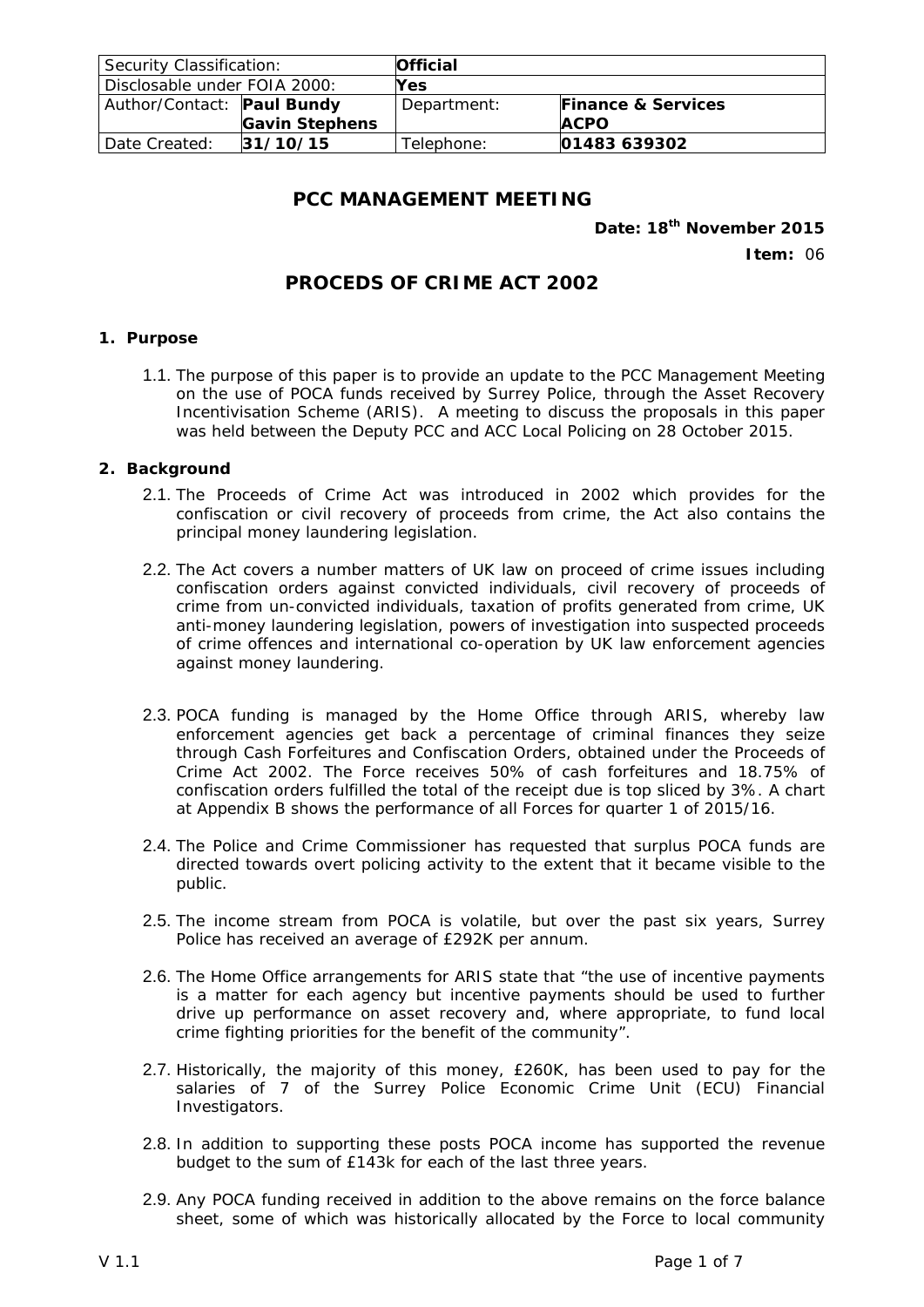schemes, through a community grant application process. The last grant scheme was in 2013 as the Office of the PCC took on this responsibility and employed the Community Safety Fund to meet these bids.

## **3. 2014/15 Financial Year**

- 3.1. During 2014/15 Surrey Police identified a short term POCA surplus of £200k.
- 3.2. Each Chief Superintendent was tasked with providing a short operational plan on how the £200k would be utilised and this was to be reported back via the ACC SMT meeting.
- 3.3. It was agreed at Chief Officer Group (COG) that the funds would be divided into four areas, each focusing directly on visible policing activity against force priorities:
	- £50K for each division to target violence
	- £50K for Operations Command for to visibly tackle KSIs and anti-social driving
- 3.4. A subsequent paper was prepared for DCC Ephgrave within which opportunities were detailed for consideration for using the POCA funds to support the PCC's Peoples' Priorities.
- 3.5. At the same time a paper on the force forecast underspend was also taken to COG. This allowed the additional visible policing activity to be funded from the core force budget. The result being that the additional expenditure on visible policing did not draw down on the POCA funding. A copy of the bids supported is at Appendix A.
- 3.6. Roads Policing used £16K POCA funding in support of visible policing in respect of Operation Drive Down.

## **4. Finance**

- 4.1. The POCA funding is received via the Asset Recovery Incentivisation Scheme (ARIS), which is paid to the force quarterly in arrears by the Home Office. This funding currently pays for 7 Financial Investigator posts in the Economic Crime Unit costing £260k per annum (5 permanent posts and 2 additional temporary posts have been funded since 2011/12).
- 4.2. In addition to supporting these posts the revenue budget includes a POCA income budget totalling £143k.
- 4.3. Any POCA funding received in addition to the above remains on the force balance sheet.
- 4.4. The table below shows the total POCA funding received over the past six years. The annual average over the period was £292k; this reduces to £240k excluding 2013/14 which was an unusually high year.

| Year                  | £         |
|-----------------------|-----------|
| 2014/15               | 240,434   |
| 2013/14               | 553,360   |
| 2012/13               | 230,844   |
| 2011/12               | 213,608   |
| 2010/11               | 155,617   |
| 2009/10               | 357,181   |
| <b>6 Year Total</b>   | 1,751,044 |
| <b>6 Year Average</b> | 291,841   |

#### **Funding Received**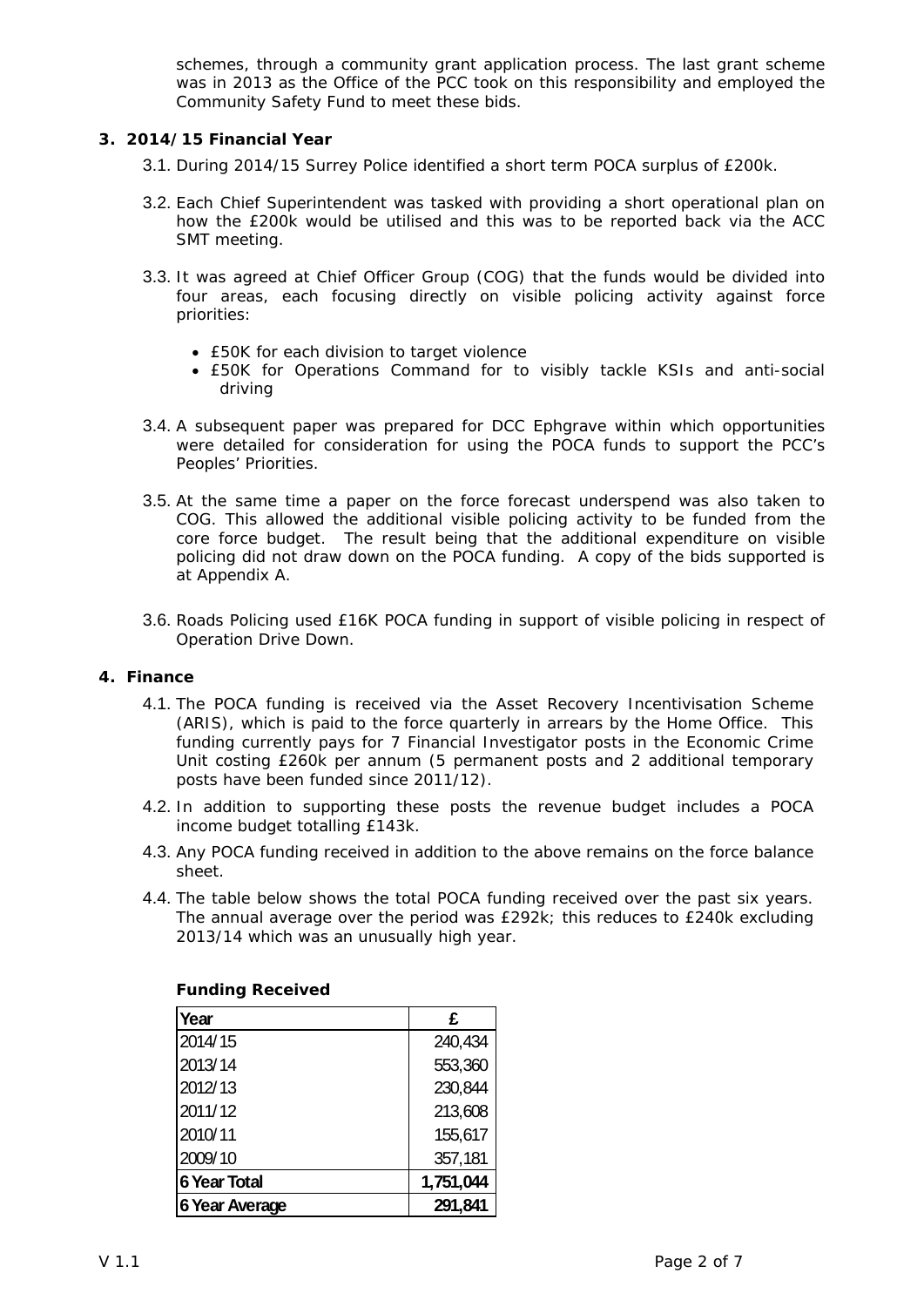4.5. The table below shows how the funding has been allocated for 2015/16 and over the past four years.

|                                             | <b>ACTUAL£</b> | <b>ACTUAL£</b> | <b>ACTUAL£</b> | <b>ACTUAL£</b> | <b>ACTUAL£</b> |
|---------------------------------------------|----------------|----------------|----------------|----------------|----------------|
|                                             | 2011/12        | 2012/13        | 2013/14        | 2014/15        | 2015/16        |
| Opening Balance                             | (786, 471)     | (667, 296)     | (505, 412)     | (634, 922)     | (456, 021)     |
| <b>Expenditure</b>                          |                |                |                |                |                |
| Revenue funding for 5 FIO Posts             | 210,000        | 210,000        | 210,000        | 210,000        | 193,965        |
| Temporary Requirement for 2 FIO Posts       | 50,000         | 50,000         | 50,000         | 50,000         | 77,586         |
| Corporate Funding to support annual budget  | 54,000         | 112,728        | 143,000        | 143,000        | 143,000        |
| POCA Cash To Communities                    | 18,783         | 20,000         | 20,850         |                |                |
| <b>IO</b> p Drive Down                      |                |                |                | 16,335         |                |
| <b>Total Expenditure</b>                    | 332,783        | 392,728        | 423,850        | 419,335        | 414,551        |
| lincome                                     |                |                |                |                |                |
| Asset recovery Incentivisaion Scheme (ARIS) | (213, 608)     | (230, 844)     | (553,360)      | (240, 434)     | (21, 730)      |
| <b>Closing Balance</b>                      | (667, 296)     | (505, 412)     | (634, 922)     | (456, 021)     | (63, 200)      |
| 2015/16 ARISReceipts<br>Forecast:           |                |                |                |                | (218, 270)     |
| Forecast 2015/16 Year End Balance           |                |                |                |                | (281,470)      |

**Proceeds Of Crime Act (POCA) - Financial Position as at October 2015**

- 4.6. The 2014/15 funding (£240K) did not cover the Financial Investigator posts (£260K); the shortfall has been met from prior year surpluses.
- 4.7. The 2014/15 closing balance (£456K) has been used to fund the 2015/16 Financial Investigator posts and the revenue income budget in advance of any POCA funding being received.
- 4.8. If the POCA funding remains at the forecast position of £240k per annum, the current surplus will be fully utilised in 2017/18. This will then mean that only £97k (£240k less £143k revenue budget) will be available to fund Financial Investigator posts in the future.
- 4.9. A paper written in October 2014 titled 'Surrey POCA Funding Surplus Options' recognised that based on a future average receipts of £250k per year there would be enough funds to support the Financial Investigator posts for 2 years (2015/16 & 2016/17) and allow an investment of £150k into initiatives.
- 4.10. The above position was arrived at without considering the future financial profile which if the funding and expenditure remained the same the POCA fund would move into deficit which is shown in the following table. To balance the position a decision would need to be made on whether to maintain the level of financial investigators or make a growth bid.

|                                             | <b>FORECAST £</b> | <b>FORECAST £</b> | <b>FORECAST £</b> | <b>FORECAST £</b> |
|---------------------------------------------|-------------------|-------------------|-------------------|-------------------|
|                                             | 2015/16           | 2016/17           | 2017/18           | 2018/19           |
| Opening Balance                             | (456, 021)        | (281, 470)        | (106, 919)        | 67,632            |
| <b>Expenditure</b>                          |                   |                   |                   |                   |
| Revenue funding for 5 FIO Posts             | 193,965           | 193,965           | 193,965           | 193,965           |
| Temporary Requirement for 2 FIO Posts       | 77,586            | 77,586            | 77,586            | 77,586            |
| Corporate Funding to support annual budget  | 143,000           | 143,000           | 143,000           | 143,000           |
| <b>Total Expenditure</b>                    | 414,551           | 414,551           | 414,551           | 414,551           |
| <b>Income</b>                               |                   |                   |                   |                   |
| Asset recovery Incentivisaion Scheme (ARIS) | (240,000)         | (240,000)         | (240,000)         | (240,000)         |
| <b>Closing Balance</b>                      | (281, 470)        | (106,919)         | 67,632            | 242,183           |

#### **Proceeds Of Crime Act (POCA) - Forecast Financial Position**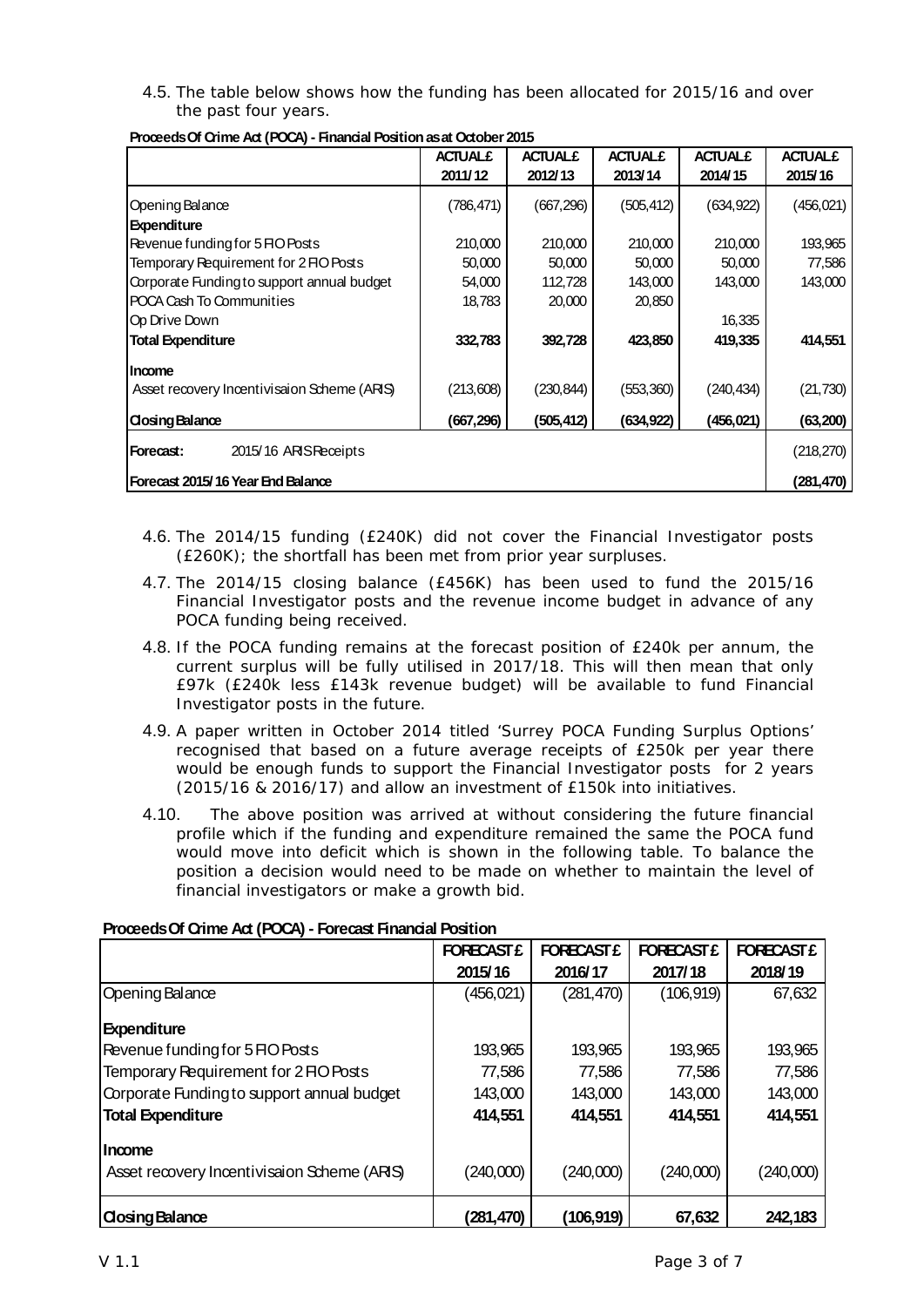4.11. A note of warming in respect of the forecast receipts as the Force has achieved an average of £240k per year this is not even profile with a high of £553k and low of £156k. The first quarter receipt in 2015/16 is a low £22k which if a similar amount is received in the following 3 quarters will total less than £90k. If this transpires the fund will be in deficit next year (2016/17). As the work of the Serious & Organised Crime Unit moves more towards targeting high risk public protection offenders, such as those engaged in Child Sexual Exploitation, there is a risk that POCA receipts will be lower than when activity is focused on drugs trafficking.

## **5. Options for 2015/16 Financial Year**

- 5.1. During the 2015/16 FY divisions and departments have been maintaining a list of additional visible policing activity that could draw on POCA funding. The list as at October 2015 is shown at Appendix C, with activity totalling an estimated £224K.
- 5.2. The Deputy PCC and ACC Local Policing met to discuss what proportion of the POCA receipts should be allocated to visible policing activity. It was noted that a full allocation would require a growth bid to be submitted for the Financial Investigator posts, which are central to generating POCA receipts.
- 5.3. An agreement in principle was reached to fund the Financial Investigator posts and establish a POCA fund for visible policing. This would require the removal of the 'Corporate Funding to support annual budget'. See table above.
- 5.4. It was discussed that the benefit of POCA should be recognisable and visible to the public and that one option to achieve this was the provision of specifically marked police vehicles. A patrol car for each of the 3 divisions, depending upon specification, would cost around £14K each.
- 5.5. In addition some of the activities at Appendix C could draw down on POCA funding, the choice of which decided upon by a panel jointly chaired by the Deputy PCC and ACC Local Policing.

## **6. Proposal for 2016/17 Financial Years Onwards**

- 6.1. Operational requests for POCA funding typically exceed available funds. In addition, the POCA receipts and forecasts need to be kept under active review, alongside the Financial Investigator posts required.
- 6.2. It is proposed that in future years a panel jointly chaired by the Deputy PCC and ACC Local Policing meets 2 to 3 times per year to decide:
	- The proportion of POCA funds available for visible policing
	- The management and allocation of funding to bids

## **7. Decisions Required**

- 7.1. Maintain 7 Financial Investigators posts from POCA receipts.
- 7.2. Delete the Corporate Income Budget.
- 7.3. For 2015/16 FY purchase 3 divisional patrol cars visibly marked as provided by POCA and remit branding design to Corporate Communications & OPCC Communications.
- 7.4. For 2015/16 FY allocate remaining funds to some of the activities in Appendix C. Decision to be remitted to panel as at 5.5.
- 7.5. Retain the panel to manage activity in subsequent financial years.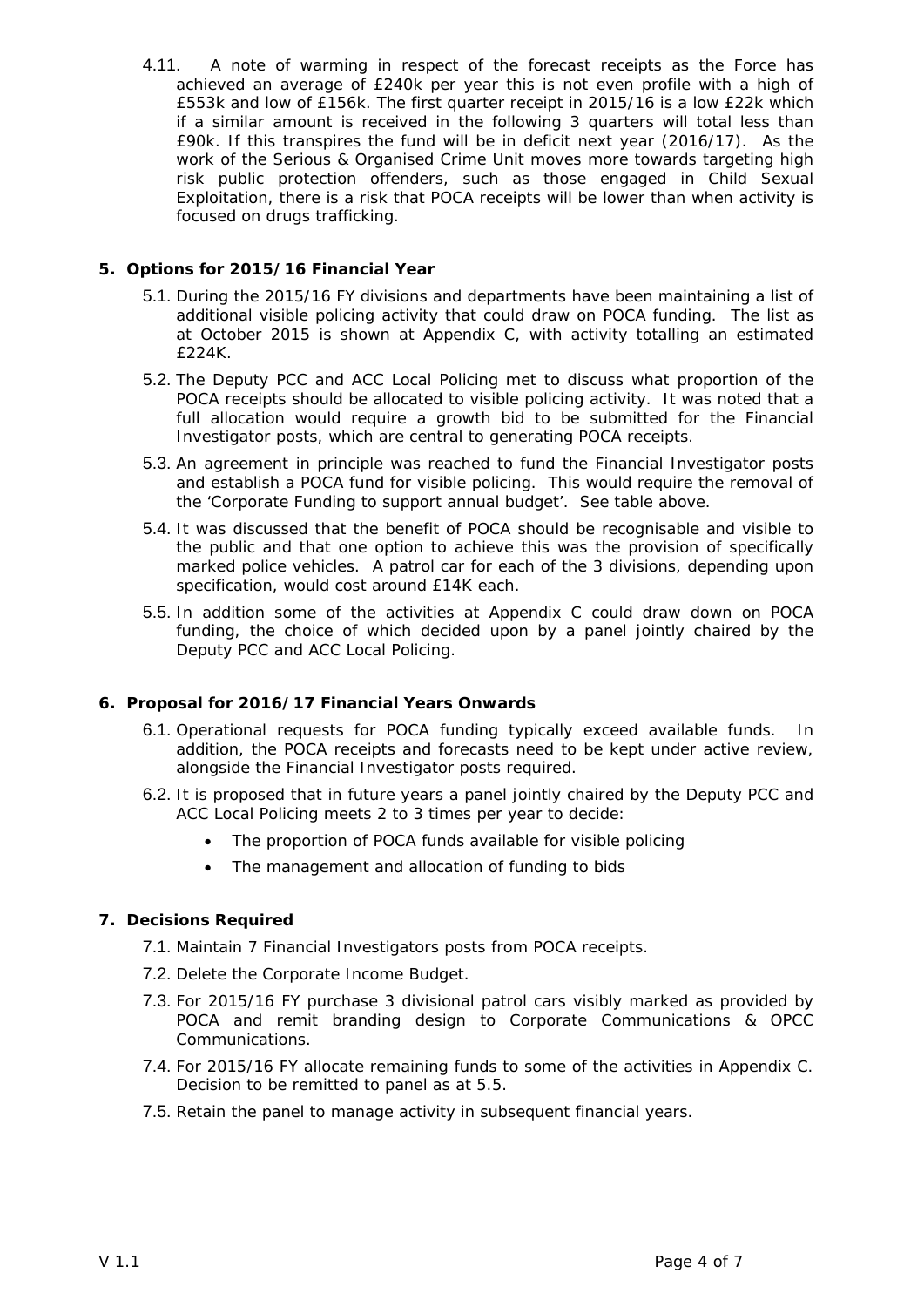**Appendix A – see separate Excel file** 

**Appendix B** 

**Quarter 1 2015/16** 

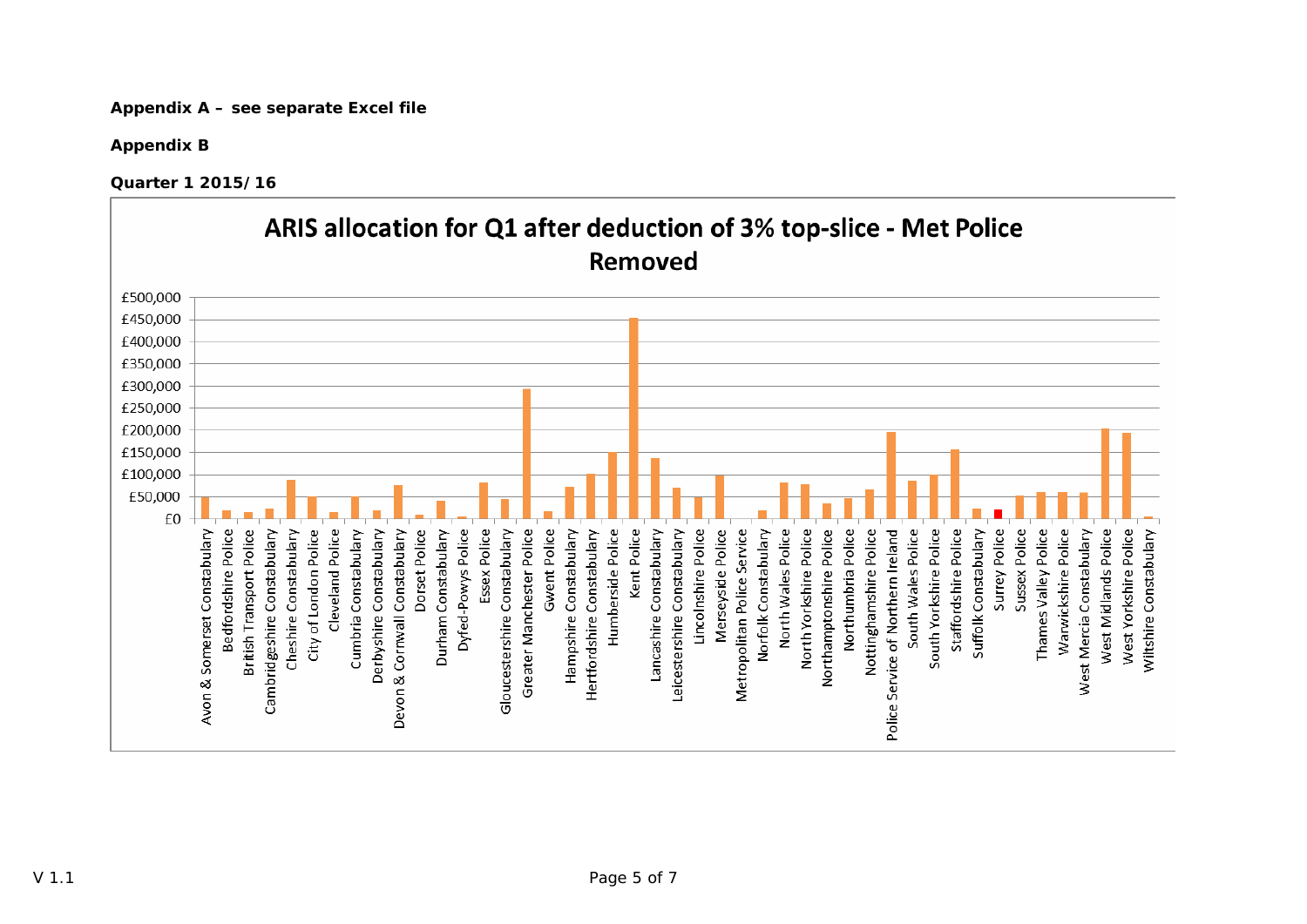# **Appendix C – POCA Funding Requests 2015/16**

| Owner | <b>Description</b>                                                                                                                                                                                                                                                             | Amount  | <b>Comment from ACC SMT</b>                                                                        |
|-------|--------------------------------------------------------------------------------------------------------------------------------------------------------------------------------------------------------------------------------------------------------------------------------|---------|----------------------------------------------------------------------------------------------------|
| West  | Purchase of Thermal Imaging Camera to assist in gathering<br>intelligence in order to identify potential locations of organised<br>crime cannabis factories. Equipment may also be used in other<br>areas of business such as locating vulnerable missing persons at<br>night. | £4,500  | Strong operational case, but not visible to the public.                                            |
| West  | Consolidation of covert operation Bedford Road (completed<br>October 2015) resulting in multiple arrests and charge for drugs<br>supply.                                                                                                                                       | £500    | Well evidence community benefit.                                                                   |
| West  | ASB Cards to deliver to local residents about closure or<br>interventions of premises concerned in ASB.                                                                                                                                                                        | £1,000  | Ongoing benefit an opportunity to mark with POCA<br>branding. Recommended.                         |
| West  | Drug Testing Devices in custody in order to carry out dip<br>sampling for known Surrey drug offenders.                                                                                                                                                                         | £36,000 | Not visible to the public.                                                                         |
| West  | Operation Etamin - visible proactive police operation to disrupt<br>insurgent gang members from entering and becoming active in<br>Surrey. NB: some overtime costs sat in previous financial year<br>but Operation Etamin was still live in April 2015.                        | £78,000 | Essential, effective and visible operation, however<br>most operational activity was in 2014.      |
|       |                                                                                                                                                                                                                                                                                |         |                                                                                                    |
| North | Operation Guria - proactive drugs operation.                                                                                                                                                                                                                                   | £15,000 | Strong operation, but better met from routine<br>operational funds.                                |
| North | Operation Gordon - response to Thames Valley Police CSE<br>Organised Crime Group.                                                                                                                                                                                              | £3,500  | Additional activity at short notice on high risk case.<br>Critical, but not visible to the public. |
| North | Shepperton Fair - high visibility policing due to previous episodes<br>of violence.                                                                                                                                                                                            | £1,500  | Strong operation, but better met from routine<br>operational funds.                                |
| North | Operation Hexham - response to insurgent drug dealers.                                                                                                                                                                                                                         | £9,000  | Strong operation, but better met from routine<br>operational funds.                                |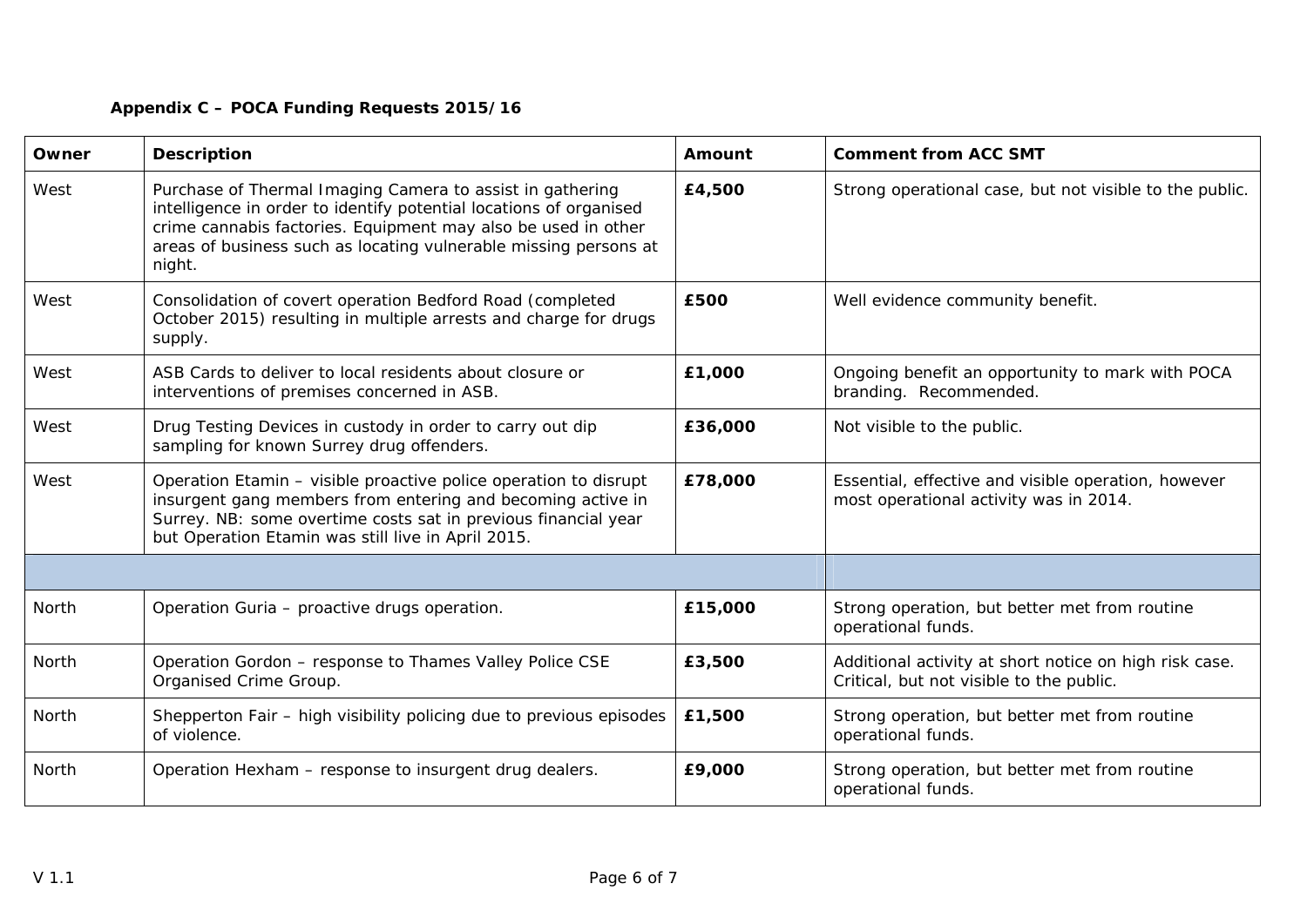| North                             | Local Proactive Team covert camera.                                                                                                                                                                                                                                        | £3,000     | Not visible to the public.                                                                                                                                                         |
|-----------------------------------|----------------------------------------------------------------------------------------------------------------------------------------------------------------------------------------------------------------------------------------------------------------------------|------------|------------------------------------------------------------------------------------------------------------------------------------------------------------------------------------|
| North                             | Selecta DNA Kits for all northern boroughs.                                                                                                                                                                                                                                | £11,000    | To be met from Operation Candlelight.                                                                                                                                              |
| North                             | Operation Hyperian - high visibility operation in Sunbury.                                                                                                                                                                                                                 | £4,500     | Under review by C/Supt Boshier.                                                                                                                                                    |
| North                             | Test purchase operation relating to sale of alcohol to underage<br>persons                                                                                                                                                                                                 | £1,500     | Covert activity, with overt and high profile benefits.<br>Recommended.                                                                                                             |
| North                             | <b>ANPR</b>                                                                                                                                                                                                                                                                | <b>TBC</b> | Under review by C/Supt Boshier.                                                                                                                                                    |
|                                   |                                                                                                                                                                                                                                                                            |            |                                                                                                                                                                                    |
| East                              | Overtime for high visibility patrols/operations as follows:<br>Epsom and Redhill Town Centres Town centre violence (234<br>hours)<br>Operation Brown (150 hours)<br>Operation Cabot (50 hours)<br>Longmead Estate (50 hours)                                               | £12,100    | Strong operations, but better met from routine<br>operational funds. Longmead Estate worthy of<br>review and reconsideration if additional funds<br>become available.              |
|                                   |                                                                                                                                                                                                                                                                            |            |                                                                                                                                                                                    |
| Contact                           | Operation Signature - priorities are to identify those vulnerable<br>to fraud at first point of police contact generating a visit from the<br>Safer Neighbourhood Teams who will carry out risk assessments<br>and engage appropriate agencies to safeguard against crime. | £15,000    | Adopted & adapted from very successful Sussex<br>Police operation. Visible, necessary and protecting<br>the vulnerable. Highly recommended.                                        |
| Force                             | Operation Candlelight burglary reduction and detection operation<br>and campaign.                                                                                                                                                                                          | £28,000    | Successful operation adapted and developed from<br>previous years, however unlikely that there are<br>sufficient POCA funds available. Operation Signature<br>is a new initiative. |
| <b>CURRENT</b><br><b>FORECAST</b> | Total of requests to date.                                                                                                                                                                                                                                                 | £224,100   |                                                                                                                                                                                    |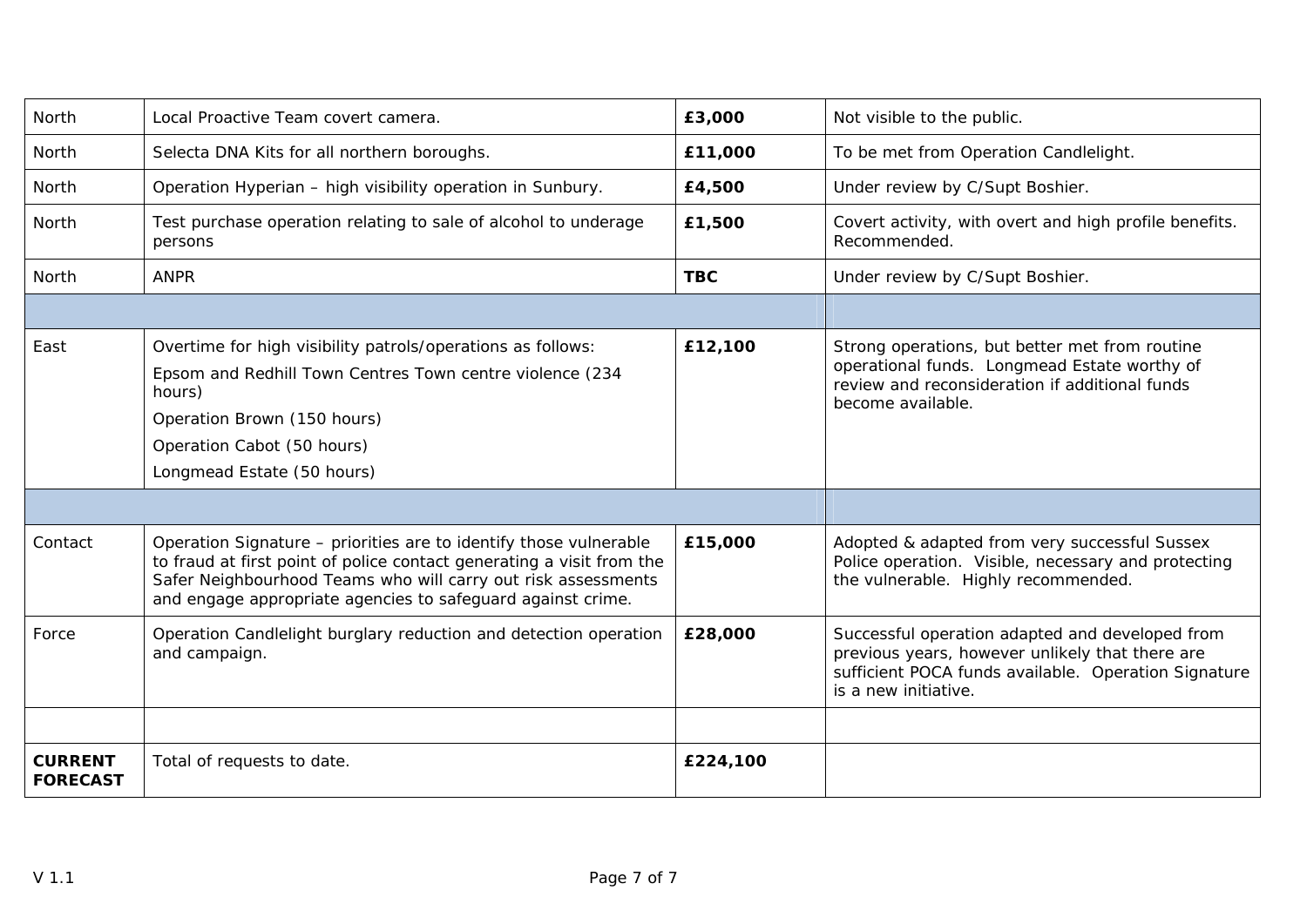| Ser          | Proposal                                                            | <b>Detail</b>                                                                                                                                                                                                                                                                                                                                                                                                                                                                                                                                                                                                                                                                                                                                                                                                                | <b>Nominee</b> | Cost 1                                                                                                                                                                                                                                                                                                                                                                                                                                                                                                                                                                                                             | Cost 2   | <b>Impact on Performance priorities</b>                                                                                                                                                                                                                                                                                                                                                                                                                                                                                                                     | <b>Comment</b>                                                                                                                                                                                                                                                                                                                                        | Performance<br><b>Alignment</b> | <b>Revenue</b><br>in year |
|--------------|---------------------------------------------------------------------|------------------------------------------------------------------------------------------------------------------------------------------------------------------------------------------------------------------------------------------------------------------------------------------------------------------------------------------------------------------------------------------------------------------------------------------------------------------------------------------------------------------------------------------------------------------------------------------------------------------------------------------------------------------------------------------------------------------------------------------------------------------------------------------------------------------------------|----------------|--------------------------------------------------------------------------------------------------------------------------------------------------------------------------------------------------------------------------------------------------------------------------------------------------------------------------------------------------------------------------------------------------------------------------------------------------------------------------------------------------------------------------------------------------------------------------------------------------------------------|----------|-------------------------------------------------------------------------------------------------------------------------------------------------------------------------------------------------------------------------------------------------------------------------------------------------------------------------------------------------------------------------------------------------------------------------------------------------------------------------------------------------------------------------------------------------------------|-------------------------------------------------------------------------------------------------------------------------------------------------------------------------------------------------------------------------------------------------------------------------------------------------------------------------------------------------------|---------------------------------|---------------------------|
| a            | <b>b</b>                                                            | C                                                                                                                                                                                                                                                                                                                                                                                                                                                                                                                                                                                                                                                                                                                                                                                                                            | d              | e1                                                                                                                                                                                                                                                                                                                                                                                                                                                                                                                                                                                                                 | e2       |                                                                                                                                                                                                                                                                                                                                                                                                                                                                                                                                                             |                                                                                                                                                                                                                                                                                                                                                       | h.                              |                           |
|              | Op Dogmatic - covert<br>policing of night-time<br>economy           | This is to tackle town centre violence with early<br>intervention and links to item 2 in both Guildford<br>and Woking. Could be run in isolation from 2. Use<br>of evidence gathering teams £3,000.                                                                                                                                                                                                                                                                                                                                                                                                                                                                                                                                                                                                                          | HC             | 160 hours of overtime per<br>weekend (2 nights) based on an<br>average PC at $1.5x = £3200$ per<br>weekend - the request is for 4<br>weekends, plus evidence<br>gathering at $E3k = £15,800$                                                                                                                                                                                                                                                                                                                                                                                                                       | £ 15,800 | Designed to reduce and detect violent<br>crime whilst also tackling anti social<br>behaviour - FORCE PRIORITY                                                                                                                                                                                                                                                                                                                                                                                                                                               | 4 covert officers for Woking and 6<br>at Guildford per night working a 6<br>-2 shift (flexible) to make early<br>interventions in support of<br>established nightguard resources<br>on West                                                                                                                                                           |                                 |                           |
| $\mathbf{2}$ | Open Woking custody on Fri<br>and Sat nights in lead up to<br>Xmas. | In support of above, to process prisoners quickly<br>and ensure resourcing in the run up to Christmas.<br>The proposal is to open Woking custody from<br>Late turn on Friday through to early turn on<br>Sunday for the 4 weeks prior to Christmas when<br>there is an uplift of persons enjoying the festive<br>activities in Woking and Guildford.                                                                                                                                                                                                                                                                                                                                                                                                                                                                         | HC             | 52 hours of duty time is needed<br>for each post per weekend. One<br>weekend on average would cost<br>£6100, therefore 4 weekends<br>would equate to £24,400                                                                                                                                                                                                                                                                                                                                                                                                                                                       | £ 24,400 | Designed to support 1 above in relation<br>to 'keeping people safe' and<br>reducing/detecting violent crime -<br><b>FORCE PRIORITY</b>                                                                                                                                                                                                                                                                                                                                                                                                                      | Custody can be a bottle neck on<br>west for weekend robust poiicng.<br>The opening would be in support<br>of increasing the thoughput in a<br>timely fashion whilst reducing<br>travelling time and supporting<br>resource on the ground. Having<br>consulted with Custody this would<br>require 2 sergeants and 3<br>DDOs/PCs per shift on overtime. |                                 |                           |
| 3            | <b>Mediation service</b>                                            | There are a number of elements that require<br>funding in order for the mediation service to<br>support the police.<br>Training new mediators and further training for<br>current mediators in specific areas of mediation<br>eg. intergenerational and restorative justice.<br>Establishment of hub for the county mediation<br>service will allow them to take referals from the<br>police.<br>Training is required for officers in order to risk<br>assess disputes and consider whether medition is<br>appropriate. There is scope for this to be rolled<br>out in house with the aid of volunteers from the<br>mediation service.<br>It would be beneficial to link the force technology<br>with that of the mediation hub. This may require<br>the aid of a small project team but will reduce<br>admin in the future. | <b>JB</b>      | The total for training is £22500.<br>Training<br>30 new mediators are required<br>cross the county. To trin 30<br>mediators will cost £16500<br>(£550/person).<br>Specialist intergenerational and<br>restorative justice training is<br>required for 20 mediators on each<br>course (40 total), this will cost<br>£6000 (£150/person).<br>Setting up a County-wide Hub<br>The costs we would be looking to<br>cover are:<br>Furnishing an office - desks,<br>chairs, phones, ICT equiptment,<br>brodband set up.<br>Website - Improving the current<br>website to cover the county and<br>increase functionality. |          | Using the mediation service to resolve<br>low level neighbouthood disputes would<br>reduce the demand on officers (mainly<br>TPT and NHs) and therefore reduce<br>costs. It would increase public<br>satsfaction as disputes would be dealt<br>with appropriately and quickly, improve<br>performance and reduce crime caused<br>by the esclation of neighbourhood<br>issues. It may also prevent the<br>reoccurance of crime, particularly in<br>young offenders as offenders get a<br>greater understanding of the impact of<br>£ 22,500 their behaviour. |                                                                                                                                                                                                                                                                                                                                                       |                                 |                           |
|              |                                                                     | SEPURA radios would allow ARVs to link in with<br>SEPURA radio sets for ARVs the surveilance team when supporting them on<br>covert tasks.                                                                                                                                                                                                                                                                                                                                                                                                                                                                                                                                                                                                                                                                                   | JB             | Total £35kThe cost of a handset<br>is approximately £1700 and a<br>cradle is £600 or to fit a vehicle<br>unit is £3500. The number of units<br>is yet to be determined (approx<br>10).                                                                                                                                                                                                                                                                                                                                                                                                                             |          | This would enable better<br>communication between covert officers<br>and ARV support vehicles. This would<br>increase officer safety, as well as the<br>£ 35,000 safety of the public and the subject.                                                                                                                                                                                                                                                                                                                                                      | Any conflict with JTS fit out                                                                                                                                                                                                                                                                                                                         | 2                               |                           |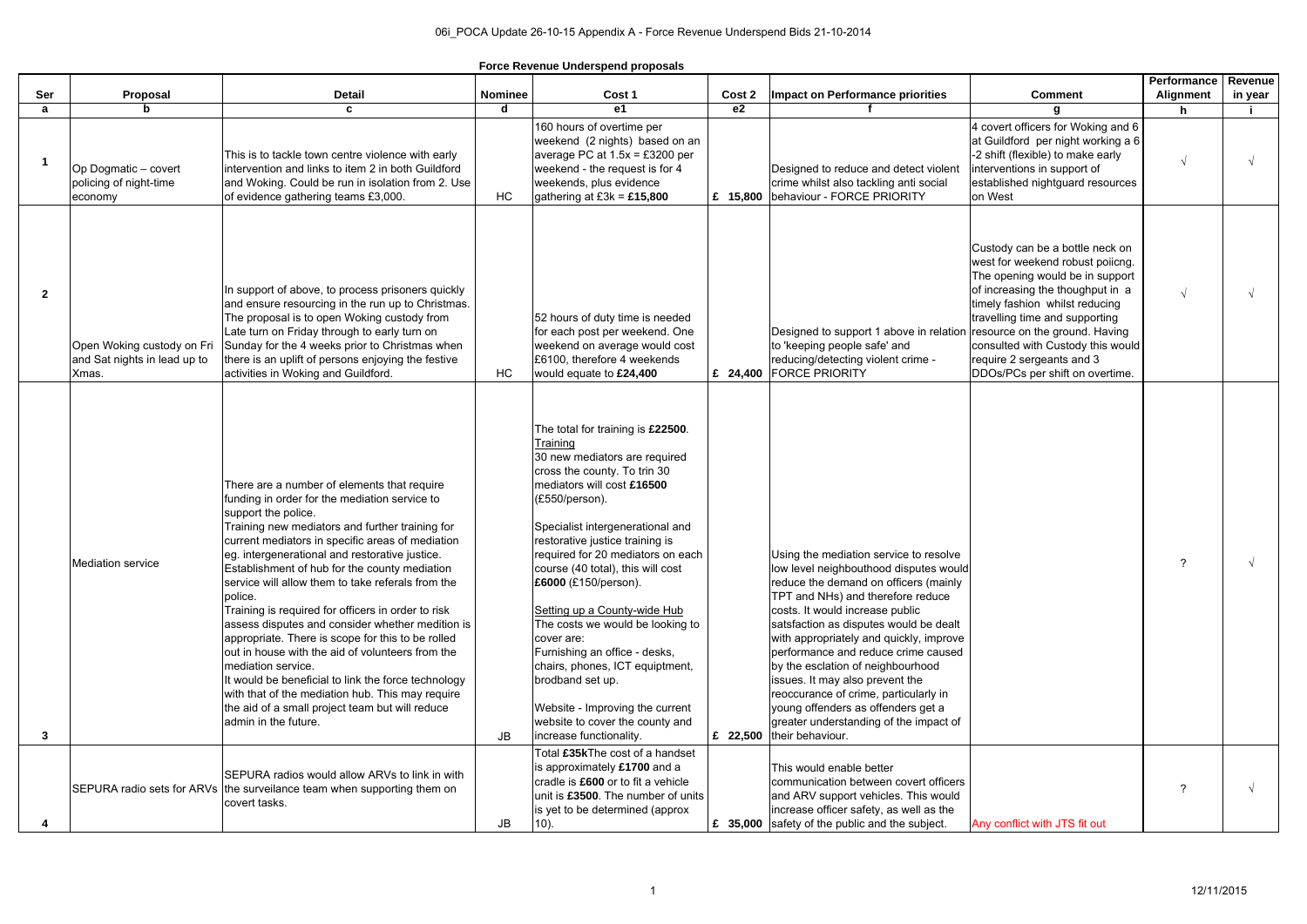|     |                                                       |                                                                                                                                                                                                                                                                                                                                                                                                                                                                                                                                                                                                                                                                                                                                                                                                                                             |                                                      |                                                                          |                |                                                                      |                                                                           | Performance | <b>Revenue</b> |
|-----|-------------------------------------------------------|---------------------------------------------------------------------------------------------------------------------------------------------------------------------------------------------------------------------------------------------------------------------------------------------------------------------------------------------------------------------------------------------------------------------------------------------------------------------------------------------------------------------------------------------------------------------------------------------------------------------------------------------------------------------------------------------------------------------------------------------------------------------------------------------------------------------------------------------|------------------------------------------------------|--------------------------------------------------------------------------|----------------|----------------------------------------------------------------------|---------------------------------------------------------------------------|-------------|----------------|
| Ser | Proposal                                              | <b>Detail</b>                                                                                                                                                                                                                                                                                                                                                                                                                                                                                                                                                                                                                                                                                                                                                                                                                               | <b>Nominee</b>                                       | Cost 1                                                                   | Cost 2         | Impact on Performance priorities                                     | <b>Comment</b>                                                            | Alignment   | in year        |
| а   | b                                                     | This will allow officers to test for cocaine and                                                                                                                                                                                                                                                                                                                                                                                                                                                                                                                                                                                                                                                                                                                                                                                            | d                                                    | e1                                                                       | e <sub>2</sub> |                                                                      | g                                                                         | h           |                |
|     |                                                       | amphetamines immediately after it has been                                                                                                                                                                                                                                                                                                                                                                                                                                                                                                                                                                                                                                                                                                                                                                                                  |                                                      |                                                                          |                |                                                                      |                                                                           |             |                |
|     |                                                       | siezed. This enables a charge of caution to be                                                                                                                                                                                                                                                                                                                                                                                                                                                                                                                                                                                                                                                                                                                                                                                              |                                                      | It will cost £14,300 to train 99                                         |                |                                                                      |                                                                           |             |                |
|     |                                                       | given and save time and money sending as it                                                                                                                                                                                                                                                                                                                                                                                                                                                                                                                                                                                                                                                                                                                                                                                                 |                                                      | officers (16PIU, 10 CID, 7 LPT per                                       |                |                                                                      |                                                                           |             |                |
| 5   | <b>EDIT</b> training                                  | does not need to be sent to the lab.                                                                                                                                                                                                                                                                                                                                                                                                                                                                                                                                                                                                                                                                                                                                                                                                        | $\mathsf{JB}% _{\mathsf{S}}\left( \mathsf{S}\right)$ | division) this is £145 per officer                                       | £ 14,300       |                                                                      | POCA Surplus nomination:                                                  |             |                |
|     |                                                       | for officers to seize footwear in the first instance,<br>and can take a scan of footwear during PACE<br>searches.                                                                                                                                                                                                                                                                                                                                                                                                                                                                                                                                                                                                                                                                                                                           |                                                      |                                                                          |                |                                                                      |                                                                           |             |                |
| 6   | Mobile scanners for footwear property store           | A larger number of shoes can be scanned which<br>will create a footwear database. This will help to<br>detect burglaries and provide grounds for arrest.<br>Such equipment will save time and space in the                                                                                                                                                                                                                                                                                                                                                                                                                                                                                                                                                                                                                                  | JB                                                   | Total: £3000 (each unit approx<br>£500)                                  | £<br>3,000     |                                                                      | POCA Surplus nomination:<br>Any future cost commitment - ICT<br>impact?   |             |                |
|     | Investment into call-handling<br>performance          | Over the next few months the CTC and FCR are<br>training a very large number of new staff. This is<br>to deal with the identified risk to call handling<br>performance caused by the introduction of Niche<br>and acute short staffing. This peak in training is<br>anticipated to further negatively impact upon<br>performance and create serious reputational risk.<br>To offset this problem it is anticipated that a<br>period of increaed overtime spend will be<br>necesssary to get the department over the 'hump'.<br>There is some projected underspend within<br>Contact and Deployment (£300K approx) but<br>some contingency is bit for out of the projected<br>force underspend.                                                                                                                                              | Mgo                                                  | <b>E100K</b>                                                             | £100,000       |                                                                      | POCA Surplus nomination:                                                  |             |                |
| 8   | <b>ID</b> scanners for licenced<br>premises 'Scannet' | Surrey deals with a large volume of alcohol<br>related incidents consuming police and licensing<br>officers' resources in a bid to keep people safe<br>and monitor the licensees.<br>Scannet monitors the entry into licensed<br>establishments, speeds up lengthy queues and<br>reduce the possibility of entry to those that are<br>banned from licensed premises anywhere in the<br>UK.<br>The equipment would be purchased by the police<br>and used in problem premises to reduce issues.<br>East Surrey currently has one unit, but an<br>additional 4 units, to be spread across all divisions<br>would enable a significant impact to be made on<br>alcohol relates anti-social behaviour.<br>(A monthly cost would be incurred to be absorbed<br>by the licensee - $£149.00$ )<br>These would be used to safely detect needles and | CD                                                   | <b>£20k</b> (£5k per machine)                                            | £ $20,000$     |                                                                      | POCA Surplus nomination:<br>Any future cost commitment - ICT<br>impact?   |             |                |
| 9   | Metal wands for searches                              | sharp objects when conducting searches. This<br>reduces the risk of needle stick injuries and<br>increases the chance of detecting drug<br>paraphernalia that may have been missed<br>otherwise.                                                                                                                                                                                                                                                                                                                                                                                                                                                                                                                                                                                                                                            | <b>JB</b>                                            | <b>E4644</b> (10 per division at £154.80<br>each to be kept in TPT cars) | £              | This is important for officer safety and<br>4,644 linjury reduction. | POCA Surplus nomination:<br>Any future cost commitment -<br>replacements? |             |                |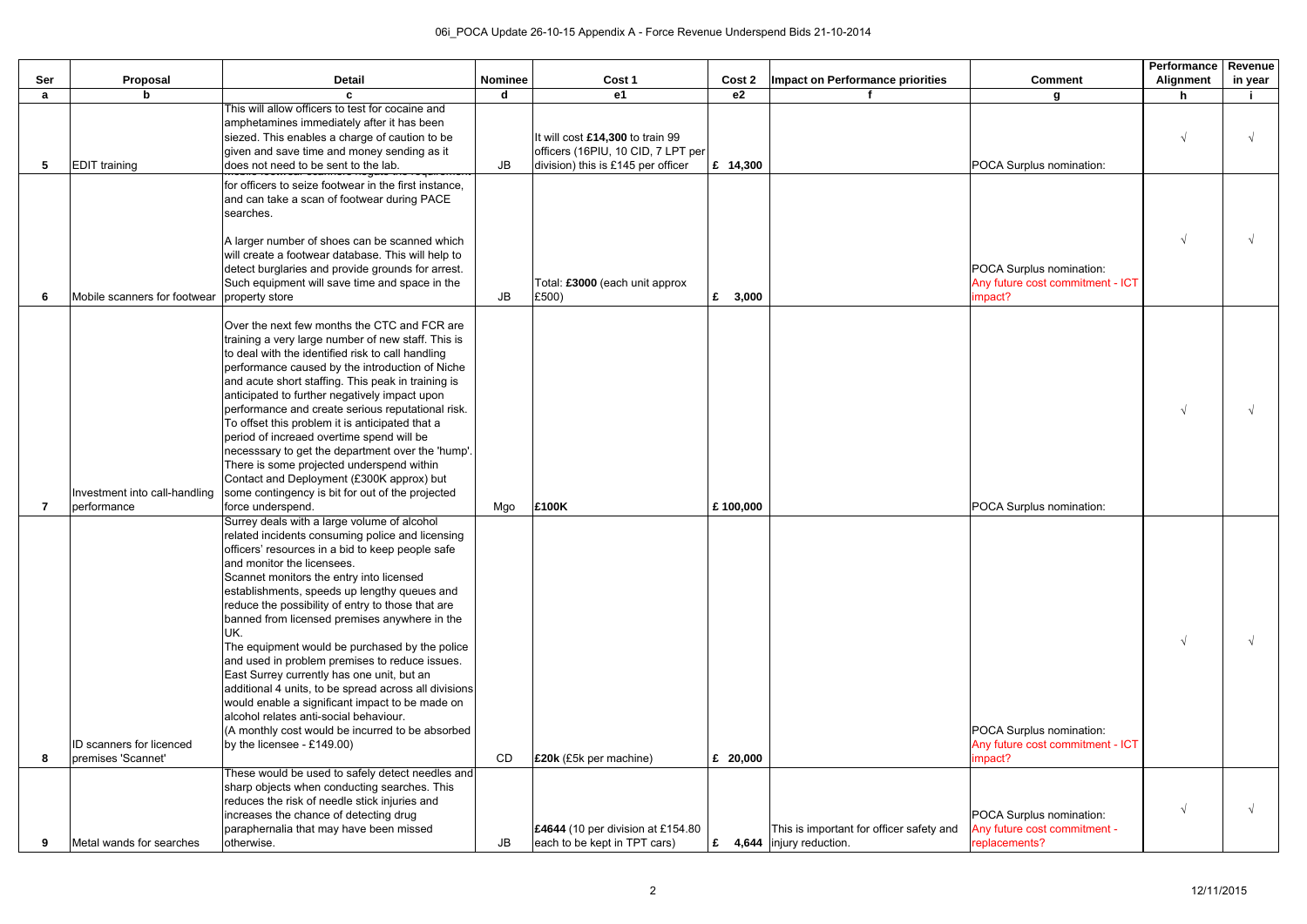| Ser | Proposal                                 | <b>Detail</b>                                                                                                                                                                                                                                                                                                                                                                                                                                                                                                                                                                                                                                                                                                                 | <b>Nominee</b> | Cost 1                                                                                                                                                              | Cost 2           | Impact on Performance priorities | <b>Comment</b>                                                                      | <b>Performance</b><br>Alignment | Revenue<br>in year |
|-----|------------------------------------------|-------------------------------------------------------------------------------------------------------------------------------------------------------------------------------------------------------------------------------------------------------------------------------------------------------------------------------------------------------------------------------------------------------------------------------------------------------------------------------------------------------------------------------------------------------------------------------------------------------------------------------------------------------------------------------------------------------------------------------|----------------|---------------------------------------------------------------------------------------------------------------------------------------------------------------------|------------------|----------------------------------|-------------------------------------------------------------------------------------|---------------------------------|--------------------|
| a   |                                          |                                                                                                                                                                                                                                                                                                                                                                                                                                                                                                                                                                                                                                                                                                                               | d              | <b>e1</b>                                                                                                                                                           | $\overline{e2}$  |                                  | g                                                                                   |                                 |                    |
| 10  | <b>Burglary Campaigns</b>                | Operational activity to target offenders and<br>vulnerable areas during known periods o<br>increased offending, e.g. candlelight. OT fund for<br>operational activity - controller & patrols. Control<br>Room (168hrs on OT). 230hrs (on OT) for<br>Proactive preventative teams.                                                                                                                                                                                                                                                                                                                                                                                                                                             | <b>JB</b>      | Total £24,750 - (Media campaign<br>£15k; Police Staff £4,000; Police<br>Officer = $£5,750$                                                                          | £ 24,750         |                                  | POCA Surplus nomination:                                                            |                                 |                    |
| 11  | <b>Buddy tags</b>                        | GPS tag for PPOs 24/7. Opportunities for<br>extension to use on high risk offenders. Trial on<br>northern was very successful - funding finishes<br>Jan for Northern. Use is voluntary and is useful for<br>offenders who want to change their ways and<br>encourages them not to offend.                                                                                                                                                                                                                                                                                                                                                                                                                                     | JB             | Total - £36k. Ongoing revenue<br>cost after 1 year restricts use to 1<br>year (each tag £200 per month,<br>per unit. 5 tags per division for 1<br>year.             | £ $36,000$       |                                  | POCA Surplus nomination:<br>Procurement?                                            | ◠                               |                    |
| 12  | <b>OCG</b> disruption                    | Overtly targeting OCGs involved in a range of<br>criminality within Surrey. Funds to provide staffing<br>and resourcing. 5 OCGs highlighted for<br>consideration.                                                                                                                                                                                                                                                                                                                                                                                                                                                                                                                                                             | RB             | Total - £25k (£5k per OCG).                                                                                                                                         | £ 25,000         |                                  | POCA Surplus nomination:<br>What is being paid for?                                 | ົ                               |                    |
| 13  | Pedal cycle registration<br>equipment    | Pedal cycle theft is an ongoing issue across the<br>county, but in particular East Surrey's Epsom &<br>Ewell where there has been a significant spike in<br>offences over the last 12 months. Local<br>neighbourhood teams continue to drive bike<br>registration in an attempt to reduce the issue, in<br>conjunction with proactive visits to schools and<br>clubs. Currently, equipment available for bike<br>registration onto the national property register is<br>held at Reigate and therefore has to be shared<br>across the Eastern division. A specific machine<br>for this problem area would enable better access<br>to the public for registration, being there when<br>people need us and tackling criminality. | CD             | Total £1600 - (Immobilise licence<br>£800; Labels £300 per roll (1K on<br>a roll); Laptop for entering<br>registration & placing the licensed<br>equipment on £500) | £ $1,600$        |                                  | POCA Surplus nomination:<br>Any future cost commitment -<br>replacements?           |                                 |                    |
| 14  | Cybercrime data storage                  | To provide a scalable and resilient data storage<br>option by creating a fully deployable domain with<br>security and file control in place, suitable for future<br>configuration needs. One off payment.                                                                                                                                                                                                                                                                                                                                                                                                                                                                                                                     | RB             | Total £32k - (Hardware, racks,<br>network equipment and licensing).                                                                                                 | £ $32,000$       |                                  | POCA Surplus nomination:                                                            |                                 |                    |
| 15  | visual<br>'Kinesense'<br>analysis system | A 2 week trial by the Proactive team, of<br>'Kinesense' which analyses, police, covert and 3 <sup>rd</sup><br>footage party footage, also with ability to filter and detect<br>movement within parameters has demonstrated a<br>25% reduction in time it takes to review 24hrs of<br>CCTV. Large saving on opportunity costs. One off<br>payment.                                                                                                                                                                                                                                                                                                                                                                             | RB             | Total £13,500 - (£11500 single<br>machine & £2k software and<br>hardware)                                                                                           | £ 13,500         |                                  | POCA Surplus nomination:<br>Any future cost commitment - ICT<br>impact? Procurement | -2                              |                    |
| 16  | <b>Targeting Legal Highs</b>             | Co-ordinated enforcement campaign<br>across<br>County to deal with outlets for illegal highs. Dave<br>Leeney has the portfolio lead.                                                                                                                                                                                                                                                                                                                                                                                                                                                                                                                                                                                          | RB             | Total £1k - (For test purchasing)                                                                                                                                   | $\epsilon$ 1,000 |                                  | POCA Surplus nomination:                                                            | ာ                               |                    |